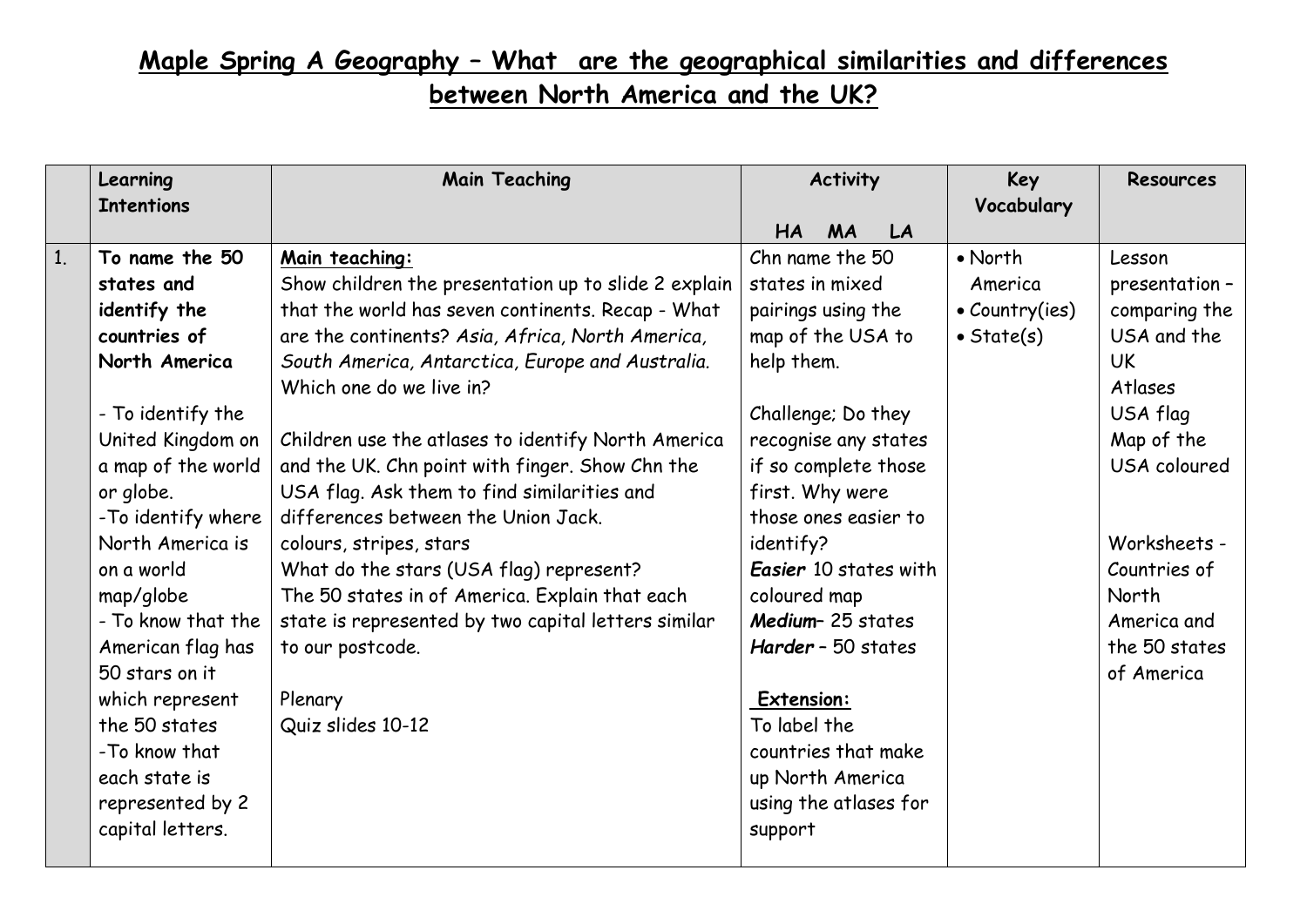| $\overline{2}$ . | investigate<br>To                                   | Main teaching:                                        | Activity                    | Seasons       | Lesson         |
|------------------|-----------------------------------------------------|-------------------------------------------------------|-----------------------------|---------------|----------------|
|                  | the climate zones                                   | Using the atlases chn look at the map of North        | Children use the map        | Northern      | presentations  |
|                  | of North America                                    | America. Ask chn to decide which parts will be        | and colour code the         | hemisphere    | - Introduction |
|                  |                                                     | coldest and which parts will be warmer and why?       | zones of the USA            | Climate zones | to NA and      |
|                  | - To know that some<br>parts of the world have      | Are the countries furthest north coldest and those    | and add a key.              | Regional      | comparing the  |
|                  | hot climates and others                             | furthest south warmest. Can you identify which        | Using the key they          | climates      | USA and UK     |
|                  | have cold climates.                                 | countries will be coldest? Which countries will be    | write further               | Equator       |                |
|                  | -To know that some<br>countries have mild           | warmer? And which will be the warmest and why?        | information about           |               | What's where   |
|                  | climates, which means                               | Reference to the equator.                             | each area identified.       |               | in the world   |
|                  | the temperature                                     |                                                       |                             |               | Pg 24-25       |
|                  | conditions can vary<br>between hot, mild and        | Show a map of the USA. Recap what the 2 capital       | <b>Easier-</b> Identify the |               |                |
|                  | cold throughout the                                 | letters represent. Explain - Like the UK, the USA is  | different areas using       |               | Junior Atlas   |
|                  | year, generally                                     | in the northern hemisphere and experience the         | a colour and make a         |               | Pq 62-63       |
|                  | depending on the season<br>-To know the location of | seasons at the same time as us in the UK. What is a   | key.                        |               |                |
|                  | the Equator (which                                  | season? How do we know what season we are in? the     |                             |               | <b>USA</b>     |
|                  | receives the most sun)                              | month. However, the USA is so vast that it covers a   | Medium- as above. In        |               | worksheets     |
|                  | and poles (which receive<br>the least sunlight).    | range of different climate zones called regional      | addition write about        |               |                |
|                  | -To know the further                                | climates. Show chn slides 6-8 and 7-8 both            | 3 of the zones              |               | Labelling the  |
|                  | north you go, the colder                            | presentations.                                        | identified in more          |               | equator,       |
|                  | it becomes. This means<br>that Canada tends to be   |                                                       | detail.                     |               | tropics,       |
|                  | cold and relatively                                 | Whole class activity:                                 |                             |               | hemispheres    |
|                  | snowy.                                              | Complete the activity labelling the equator, tropics, | Harder- as above            |               | and poles of   |
|                  | -To know the climate in<br>Mexico is warmer, and it | hemispheres and poles of the world.                   | completing more             |               | the world.     |
|                  | can be hot and humid.                               |                                                       | information about           |               |                |
|                  | This is because it is                               |                                                       | each zone identified.       |               |                |
|                  | closer to the equator                               | Plenary: Chn share something they have found out      |                             |               |                |
|                  |                                                     | about climate zones from the atlas                    | <b>Extension:</b>           |               |                |
|                  |                                                     |                                                       | Look at the climate         |               | Atlases        |
|                  |                                                     |                                                       | of the UK use slide 9       |               |                |
|                  |                                                     |                                                       | as support                  |               |                |
|                  |                                                     |                                                       |                             |               |                |
|                  |                                                     |                                                       |                             |               |                |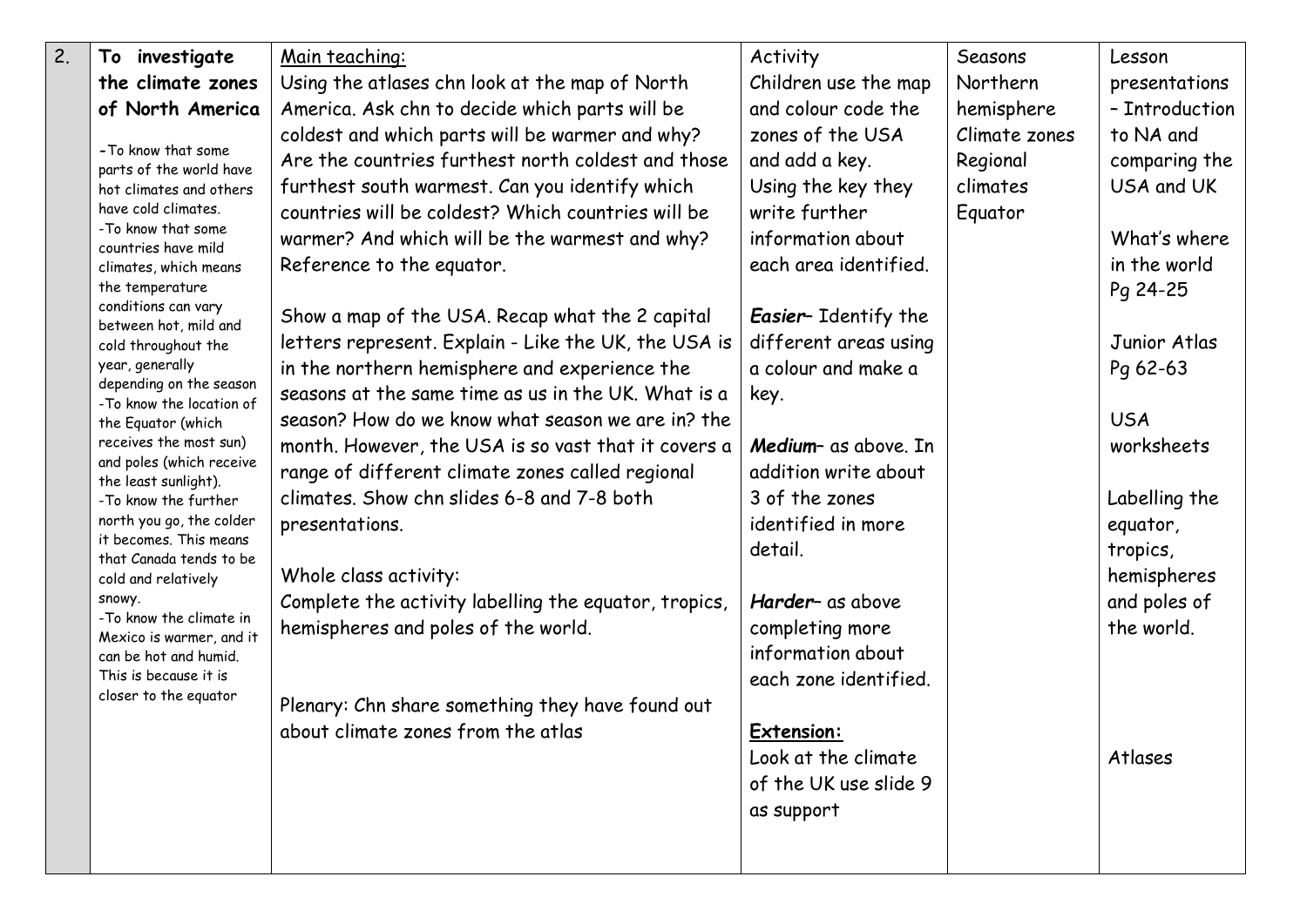| 3 <sub>1</sub> | To compare the<br>average<br>temperatures in<br>the USA and UK<br>-To know that<br>some parts of the<br>world have hot<br>climates and<br>others have cold<br>climates.<br>-To know that<br>some countries<br>have mild climates,<br>which means the<br>temperature<br>conditions can<br>vary between hot,<br>mild and cold<br>throughout the<br>year, generally | Main teaching:<br>Show first PP. Mini activity: Chn complete the<br>labels using the wordbank.<br>Recap: The weather is the outdoor conditions at a<br>point in time (e.g. today) whereas climate is the<br>weather over a period of time (e.g. a year). Explain<br>that today we are looking at the average<br>temperatures.<br>Some countries have mild climates, which means the<br>temperature conditions can vary between hot, mild<br>and cold throughout the year, generally depending<br>on the season. Can children guess the country with<br>a mild climate from the states identified?<br>Show children the map of the three main climate<br>zones - hot/tropical, mild/temperate & cold/frigid.<br>To understand these children need to know the<br>location of the Equator (which receives the most<br>sun) and poles (which receive the least sunlight).<br>Explain that places near the Equator are in the hot | Activity:<br>Children first label<br>the graph. Using the<br>table plot the<br>average temperature<br>for each month onto<br>the graph<br>Easier - Using the<br>differentiated sheet<br>plot the<br>temperatures the<br>first one has been<br>completed.<br>Medium and Harder-<br>plot the<br>temperatures<br>Extension:<br>Answer the 3<br>questions on the | climate zone<br>weather<br>hot<br>cold<br>mild<br>temperature<br>Equator<br>North Pole<br>South Pole | PP Equator and<br>hemispheres<br>PP Comparing<br>the USA and<br>the UK-slide<br>$6 - 7$<br>Ruler,<br>coloured<br>pencils<br>Activity<br>worksheets<br>Differentiate<br>d one with<br>first month<br>completed. |
|----------------|------------------------------------------------------------------------------------------------------------------------------------------------------------------------------------------------------------------------------------------------------------------------------------------------------------------------------------------------------------------|-------------------------------------------------------------------------------------------------------------------------------------------------------------------------------------------------------------------------------------------------------------------------------------------------------------------------------------------------------------------------------------------------------------------------------------------------------------------------------------------------------------------------------------------------------------------------------------------------------------------------------------------------------------------------------------------------------------------------------------------------------------------------------------------------------------------------------------------------------------------------------------------------------------------------------|--------------------------------------------------------------------------------------------------------------------------------------------------------------------------------------------------------------------------------------------------------------------------------------------------------------------------------------------------------------|------------------------------------------------------------------------------------------------------|----------------------------------------------------------------------------------------------------------------------------------------------------------------------------------------------------------------|
|                | depending on the<br>season                                                                                                                                                                                                                                                                                                                                       | zone, places near the poles are in the cold zone and<br>places in between are in the mild zone.<br>Plenary: Look at a finished graph. What have the<br>chn found out?                                                                                                                                                                                                                                                                                                                                                                                                                                                                                                                                                                                                                                                                                                                                                         | worksheet                                                                                                                                                                                                                                                                                                                                                    |                                                                                                      |                                                                                                                                                                                                                |
| $\overline{4}$ | To investigate<br>the time zones<br>-To know what the                                                                                                                                                                                                                                                                                                            | Main teaching:<br>Show chn the PP slide 7 relating to time zones. Look<br>at the atlas What's where in the world.                                                                                                                                                                                                                                                                                                                                                                                                                                                                                                                                                                                                                                                                                                                                                                                                             | Activity:<br>Chn colour the map of<br>the USA into time<br>zones and label each                                                                                                                                                                                                                                                                              | Time zones<br>Coordinated<br>Universal<br>time UTC                                                   | PP Comparing<br>the USA and<br>the UK slide 5                                                                                                                                                                  |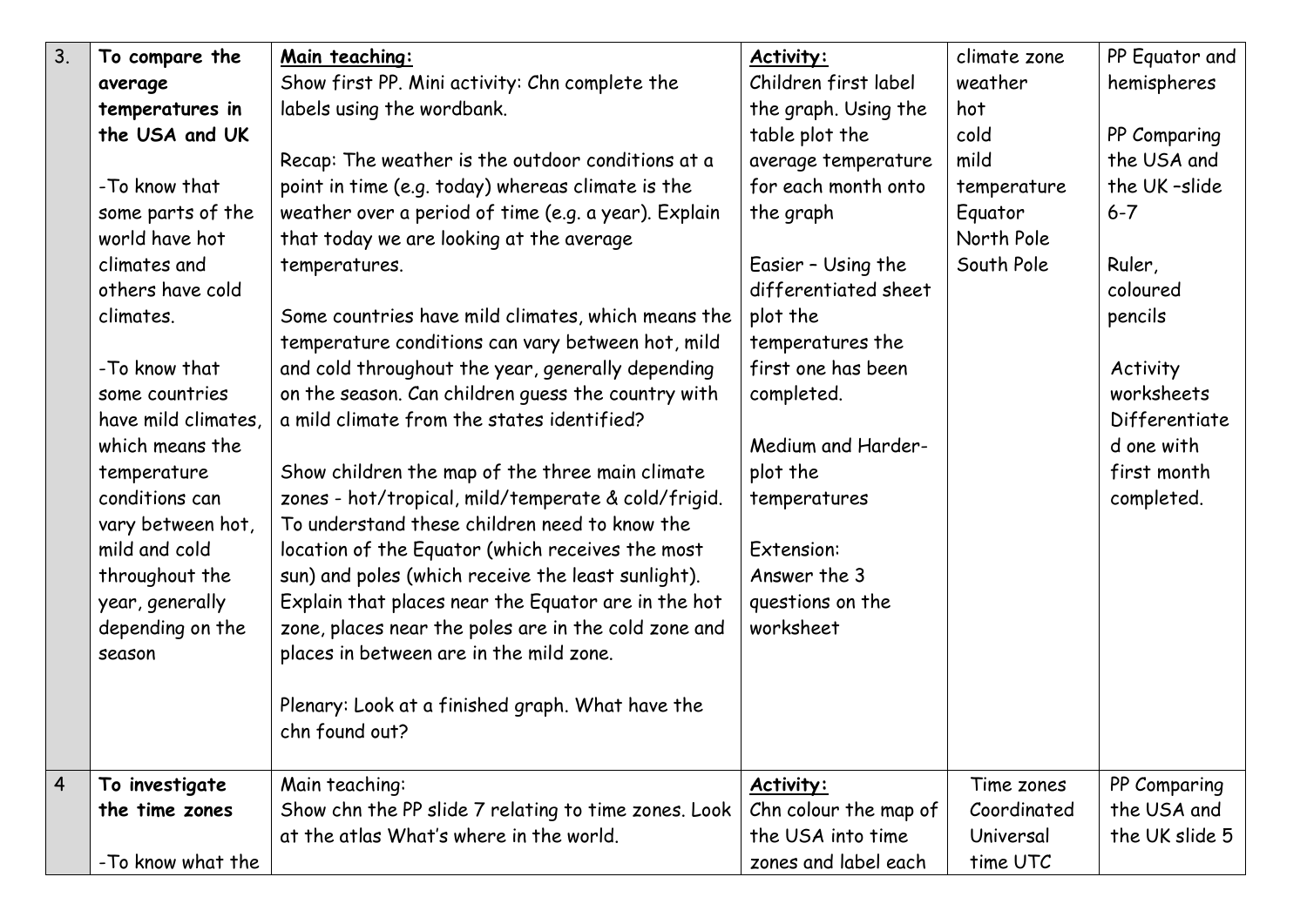|   | Prime/Greenwich<br>Meridian is and<br>time zones of the<br>UK and North<br>America<br>. To understand<br>and compare the<br>time zones. | Emphasise the prime meridian red dashed line that<br>runs through Greenwich is shown at 12 noon. The<br>whole of the UK time is the same whereas the USA<br>is so vast that some states aren't in the same time<br>zones. Look at the time zones minus to the left of<br>this line and plus to the right of the line - this<br>relates to the times plus 1 hour means 1pm and<br>minus 1 hour means 11am and so on. Before time<br>zones, local time was decided by the town time-<br>keeper, who recorded 12pm when the sun was<br>directly overhead.                                                                                  | zone. Using the GMT<br>label what time it is<br>in each zone if the<br>time GMT is 12 noon<br>Easier with support<br>using slide 6<br>Medium using slide 5<br>and 6 for support<br>Harder use slide 6<br>and the atlas to<br>identify the time<br>zone times                | Greenwich<br>London where<br>global<br>standard<br>time was<br>first agreed<br>GMT | What's where<br>in the world<br>Pq 38-39                                                                          |
|---|-----------------------------------------------------------------------------------------------------------------------------------------|-----------------------------------------------------------------------------------------------------------------------------------------------------------------------------------------------------------------------------------------------------------------------------------------------------------------------------------------------------------------------------------------------------------------------------------------------------------------------------------------------------------------------------------------------------------------------------------------------------------------------------------------|-----------------------------------------------------------------------------------------------------------------------------------------------------------------------------------------------------------------------------------------------------------------------------|------------------------------------------------------------------------------------|-------------------------------------------------------------------------------------------------------------------|
| 5 | To locate human<br>and physical<br>features of the<br><b>USA</b>                                                                        | Main teaching:<br>Explain that human and physical features are<br>different. Human features are made by humans for<br>example houses, monuments, dams, bridges etc<br>Whereas physical features are made by nature,<br>hills, mountains, rivers, cliffs etc. Recap by showing<br>https://www.bbc.co.uk/bitesize/topics/zqj3n9q/art<br>icles/zr8q7nb<br>Chn give examples of both human and physical<br>features locally.<br>How do you decide what is a human feature?<br>How do you decide what is a physical feature?<br>Are some more features difficult to decide which<br>they are?<br>Show the USA information PP up to slide 10. | Main activity:<br>To sort the pictures<br>into human and<br>physical features.<br>Easier: supported<br>To sort the pictures<br>before sticking them<br>under the correct<br>heading.<br>Medium: To sort the<br>pictures first into<br>human and physical<br>features before | human feature<br>physical<br>feature                                               | <b>USA</b><br>information PP<br>Worksheet<br>human and<br>physical<br>features<br>reduced 2<br>sheets per<br>page |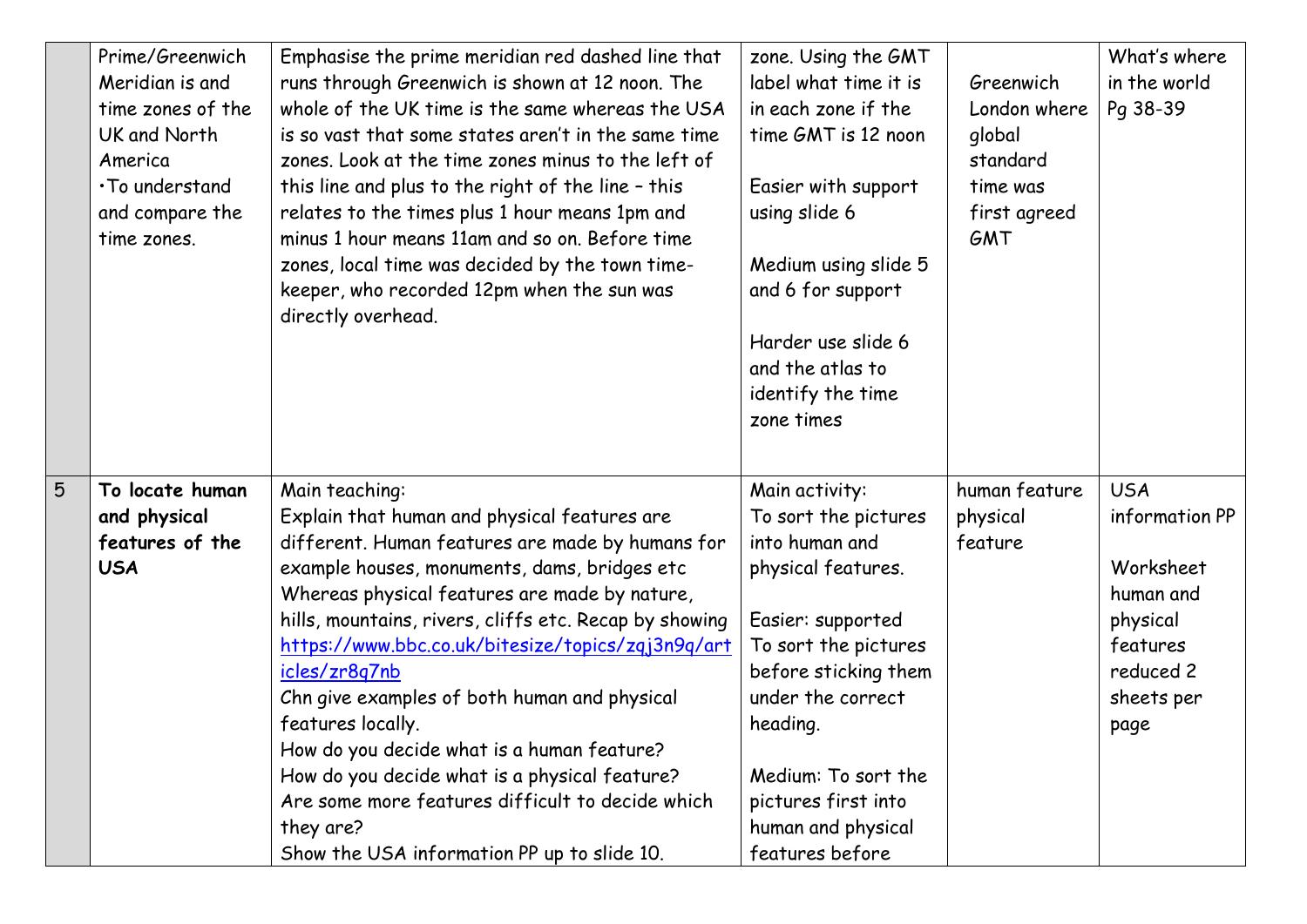|                 |                                         | Plenary:<br>Explain that next lesson we will be looking at the<br>Statue of Liberty a famous landmark in NYC and<br>The Angel of the North in Gateshead in England. | writing them into the<br>correct heading using<br>a combination of<br>pictures and writing<br>Harder: to write<br>them into the<br>correct heading<br>concentrating on 1<br>from each heading<br>and looking at it in<br>more detail using the<br>atlases and<br>information books |                            |                |
|-----------------|-----------------------------------------|---------------------------------------------------------------------------------------------------------------------------------------------------------------------|------------------------------------------------------------------------------------------------------------------------------------------------------------------------------------------------------------------------------------------------------------------------------------|----------------------------|----------------|
| $6\overline{6}$ | To Understand                           | Main teaching:                                                                                                                                                      | Main activity:                                                                                                                                                                                                                                                                     | <b>States</b>              | PP's All about |
|                 | the structure of                        | Show the PP New York and All about New York                                                                                                                         | To answer the 8                                                                                                                                                                                                                                                                    | Boroughs                   | New York and   |
|                 | New York                                | What is the difference between New York State                                                                                                                       | questions on the New                                                                                                                                                                                                                                                               | Compass points<br>New York | New York       |
|                 | -To identify where                      | and New York City?                                                                                                                                                  | York map skills<br>worksheet using the                                                                                                                                                                                                                                             | State and City             | Use map on     |
|                 | North America is                        | Watch this Video:                                                                                                                                                   | maps on the                                                                                                                                                                                                                                                                        |                            | inside cover   |
|                 | on a world                              | https://www.youtube.com/watch?v=MtCMtC50gwY                                                                                                                         | worksheet and                                                                                                                                                                                                                                                                      |                            | to support     |
|                 | map/globe                               |                                                                                                                                                                     | What's where in the                                                                                                                                                                                                                                                                |                            | learning       |
|                 | - To identify where                     | Do you know anyone that has been to New York?                                                                                                                       | world inside cover.                                                                                                                                                                                                                                                                |                            |                |
|                 | New York State                          | What did you find interesting about the video?                                                                                                                      |                                                                                                                                                                                                                                                                                    |                            |                |
|                 | and New York City                       | What was in the video that surprised you?                                                                                                                           | Easier with support:                                                                                                                                                                                                                                                               |                            |                |
|                 | is on a map                             | Did you recognise any famous landmarks?                                                                                                                             | To answer the first 3                                                                                                                                                                                                                                                              |                            |                |
|                 | - To know the                           |                                                                                                                                                                     | questions.                                                                                                                                                                                                                                                                         |                            |                |
|                 | compass points,                         |                                                                                                                                                                     | Medium: To answer                                                                                                                                                                                                                                                                  |                            |                |
|                 | north, north-east,                      |                                                                                                                                                                     | the first 5 questions.<br>Harder: To answer                                                                                                                                                                                                                                        |                            |                |
|                 | east, south-east,<br>south, south-west, |                                                                                                                                                                     | the 8 questions                                                                                                                                                                                                                                                                    |                            |                |
|                 | west and north-                         |                                                                                                                                                                     |                                                                                                                                                                                                                                                                                    |                            |                |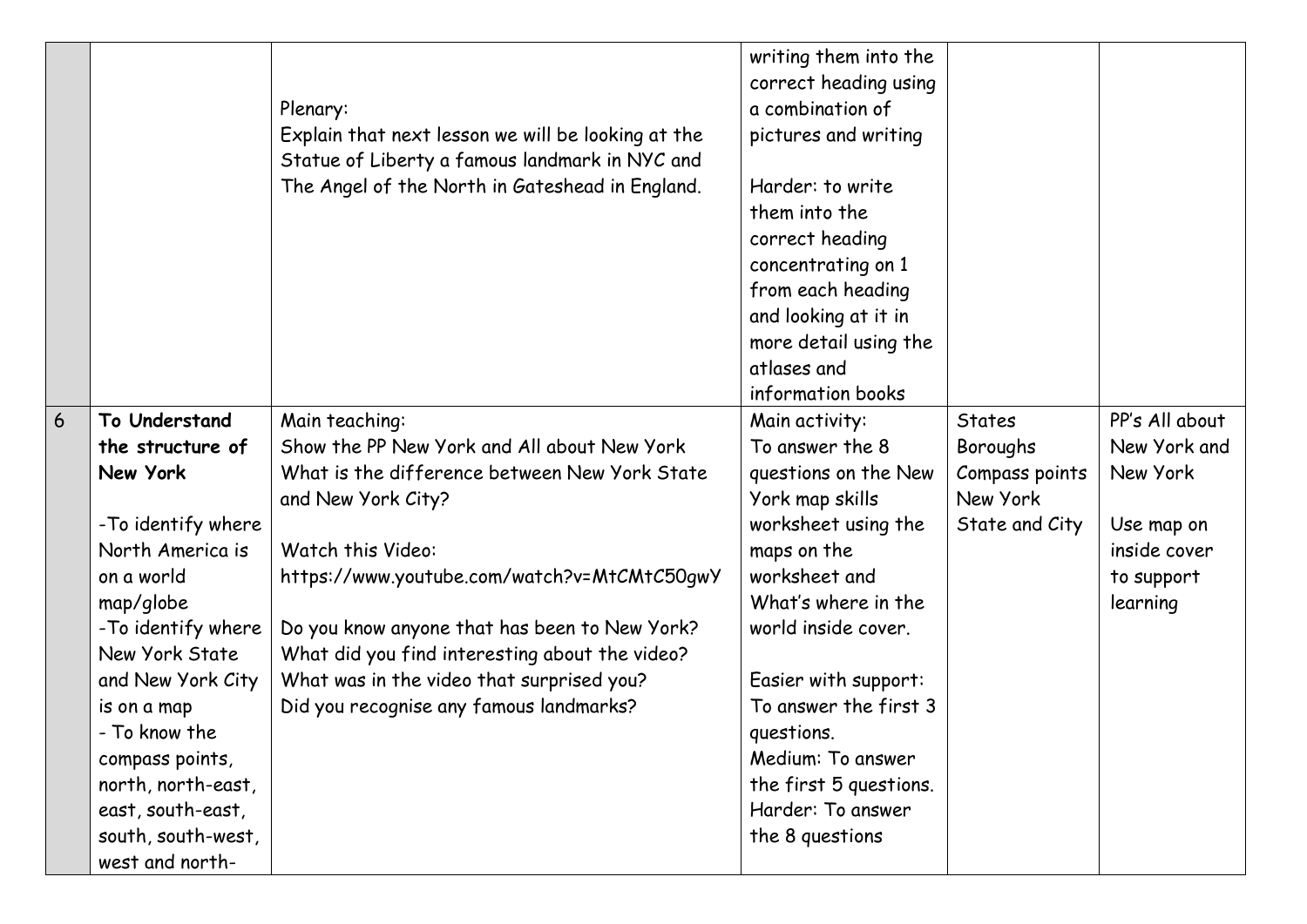|                | west                |                                                    | Extension task: To                              |                 |                |
|----------------|---------------------|----------------------------------------------------|-------------------------------------------------|-----------------|----------------|
|                |                     |                                                    | write your own                                  |                 |                |
|                |                     |                                                    | question and answer                             |                 |                |
|                |                     |                                                    | related to the map                              |                 |                |
| $\overline{7}$ | To investigate      | Main teaching:                                     | Main activity:                                  | Landmark        | <b>USA</b>     |
|                | where the Statue    | Show a picture of the Statue of Liberty and the    | Children to create an                           | Satellite photo | information PP |
|                | of Liberty is and   | Angel of the North slide 11. Can chn identify      | information poster of                           | Statue of       | slide 11       |
|                | the Angel of the    | similarities and differences?                      | either the Statue of<br>Liberty or the Angel of | Liberty         |                |
|                | North               | Explain that the S of L is in New York show aerial | the North (in books)                            | Angel of the    | What's where   |
|                |                     | picture                                            |                                                 | North           | in the world?  |
|                | -To know that       | https://www.shutterstock.com/search/new+york+st    | Easier: Use                                     |                 | Pg 174-175     |
|                | since ancient       | atue+of+liberty                                    | differentiated                                  |                 |                |
|                | times, humans       |                                                    | worksheet to add                                |                 | Junior Atlas   |
|                | have built great    | And the Angel of the North is in Gateshead in      | information                                     |                 | Pg 17          |
|                | statues of great    | Newcastle, England                                 |                                                 |                 |                |
|                | rulers eg. Statue   | https://www.shutterstock.com/search/angel+of+th    | Medium: Chn design                              |                 | Facts on the   |
|                | of Liberty and the  | e+north+newcastle                                  | their own poster                                |                 | Statue of      |
|                | Angel of the        | Watch                                              | using the format for                            |                 | Liberty        |
|                | North               | https://www.bbc.co.uk/newsround/43071546 to        | inspiration                                     |                 | Angel of the   |
|                |                     | find out more about the Angel of the North         | Harder: Chn create                              |                 | North          |
|                | -To know that a     |                                                    | their own fact poster                           |                 | Map of New     |
|                | satellite is used   |                                                    | using the facts and                             |                 | <b>York</b>    |
|                | for television,     |                                                    | books provided                                  |                 | Map of         |
|                | telephones, GPS     |                                                    |                                                 |                 | Gateshead      |
|                | navigation          |                                                    |                                                 |                 |                |
|                | -To know that       |                                                    |                                                 |                 |                |
|                | satellites can also |                                                    |                                                 |                 |                |
|                | take photos from    |                                                    |                                                 |                 |                |
|                | space               |                                                    |                                                 |                 |                |
|                |                     |                                                    |                                                 |                 |                |
| 8              | To investigate      | Main teaching:                                     | Main activity:                                  | Tallest         | PP The Shard   |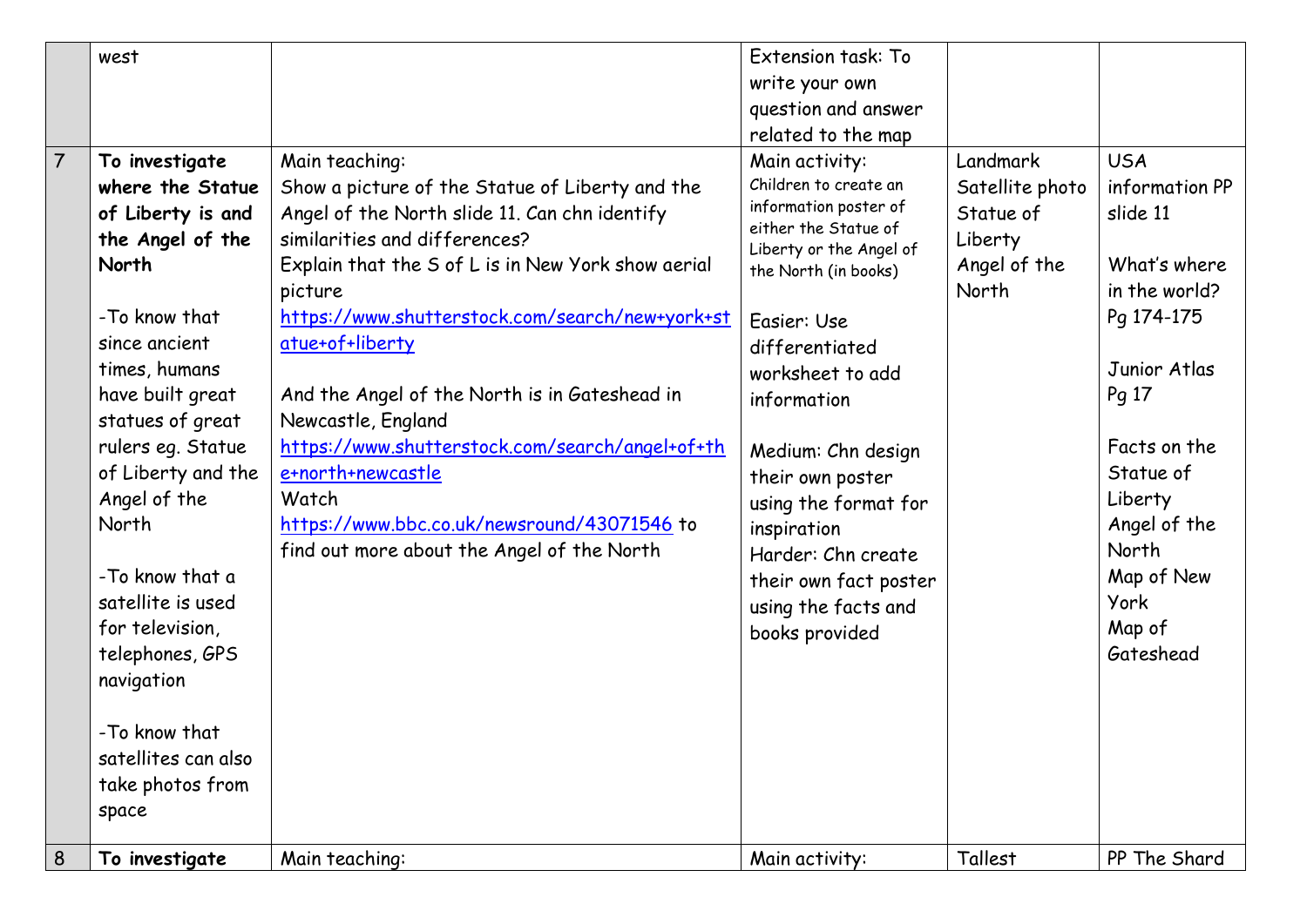|   | the tallest         | Together have a look at pg 124 - 125 tallest           | To order the tallest   | Shortest      | And           |
|---|---------------------|--------------------------------------------------------|------------------------|---------------|---------------|
|   | buildings in New    | buildings. Focus on the United Kingdom and North       | buildings in height    | Highest       | September     |
|   | York and the UK     | America. Allow chn enough time to identify a           | order.                 | Height        | $11^{th}$     |
|   |                     | building. Share ideas.                                 |                        | Metres        | Monuments     |
|   | -To compare the     | Who can find what the tallest building is in the       | Easier: To identify    | Floors        |               |
|   | tallest buildings   | United Kingdom?                                        | which building is the  | <b>Built</b>  | What's where  |
|   | and know that the   | What is the tallest Building in North America?         | tallest and which is   | Year          | in the world? |
|   | One World Trade     | What is the tallest building in New York?              | the smallest with      | Human feature | Pg 124-125    |
|   | Center is the       | How much taller is the One World Trade Center          | support                |               |               |
|   | tallest building in | compared to the Shard in London in the United          |                        |               |               |
|   | New York and the    | Kingdom? 541-310= 231 m taller                         | Medium: To identify    |               |               |
|   | seventh tallest     |                                                        | which building is the  |               |               |
|   | building in the     | Show chn the Shard PP.                                 | tallest down to the    |               |               |
|   | world, and that     | The Shard is the tallest skyscraper in the United      | smallest and find one  |               |               |
|   | the Shard is the    | Kingdom and seventh tallest building in Europe with    | interesting fact for   |               |               |
|   | tallest building in | a height of 310 metres. It resembles a shard of        | the tallest and        |               |               |
|   | the United          | glass hence the name.                                  | smallest building.     |               |               |
|   | Kingdom             |                                                        |                        |               |               |
|   |                     | The One World Trade Center was built in                | Harder: To order the   |               |               |
|   |                     | remembrance of the victims of the terrorist attack     | building from highest  |               |               |
|   |                     | that happened on September 11th 2001. It is the        | to smallest and find 3 |               |               |
|   |                     | 7th tallest building in the world. The building is 541 | interesting facts for  |               |               |
|   |                     | metres.                                                | the tallest and        |               |               |
|   | To understand how   | Plenary                                                | smallest building.     |               |               |
|   | events can change   | Show the PP Monuments                                  |                        |               |               |
|   | a city              | Take a look at the monument.                           |                        |               |               |
|   |                     | Discuss feelings of people at the event.               |                        |               |               |
|   |                     | Discuss why they have a monument and why               |                        |               |               |
|   |                     | monuments are important.                               |                        |               |               |
| 9 | To explore the      | Main teaching:                                         | Main activity:         | Mouth         | PP Journey of |
|   | Mississippi River   | Do you know the names of any rivers? Both in the       | To write a non-fiction | Source        | a river       |
|   | and the Thames      | local area or around the world?                        | fact sheet about the   | Confluences   | PP The river  |